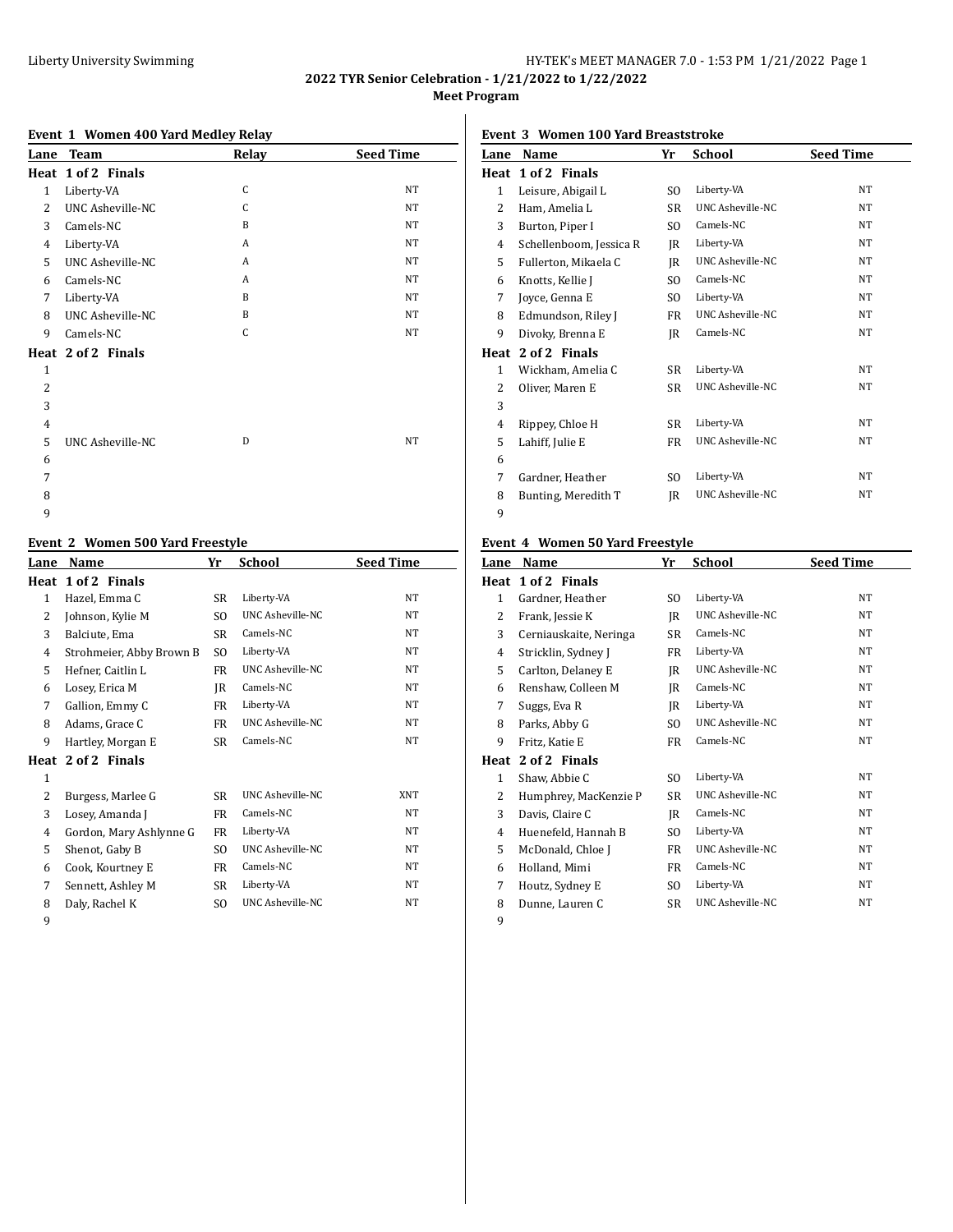# Liberty University Swimming **Exercise 2 and Serversity Swimming** HY-TEK's MEET MANAGER 7.0 - 1:53 PM 1/21/2022 Page 2

**2022 TYR Senior Celebration - 1/21/2022 to 1/22/2022 Meet Program**

#### **Event 5 Women 3 mtr Diving**

|                | елене эт концен этие ричне |                |                         |           |
|----------------|----------------------------|----------------|-------------------------|-----------|
| Lane           | Name                       | Yr             | School                  |           |
|                | Flight 1 of 2 Finals       |                |                         |           |
| $\mathbf{1}$   | Chennault, Lauren N        | <b>SR</b>      | Liberty-VA              | NP        |
| 2              | Coughlen, Morgan S         | FR             | UNC Asheville-NC        | NP        |
| 3              | Egolf Jensen, Abigail M    | SR             | Liberty-VA              | <b>NP</b> |
| 4              | Freece, Maddie             | S <sub>O</sub> | Liberty-VA              | NP.       |
| 5              | Canady, Jade R             | SO.            | UNC Asheville-NC        | NP        |
| 6              | Gooding, Grace             | FR             | Liberty-VA              | NP        |
| 7              | Hallstrand, Allie          | SO.            | Liberty-VA              | NP        |
| 8              | Brock, Jessica N           | IR             | <b>UNC Asheville-NC</b> | <b>NP</b> |
| 9              | Simpson, Sarah K           | FR             | Liberty-VA              | <b>NP</b> |
|                | Flight 2 of 2 Finals       |                |                         |           |
| 1              | Van Milligan, Allison M    | SR             | Liberty-VA              | <b>NP</b> |
| 2              |                            |                |                         |           |
| 3              |                            |                |                         |           |
| $\overline{4}$ |                            |                |                         |           |
| 5              |                            |                |                         |           |
| 6              |                            |                |                         |           |
| 7              |                            |                |                         |           |

# 

#### **Event 6 Women 400 Yard IM**

| Lane           | Name                     | Yr             | <b>School</b>           | <b>Seed Time</b> |
|----------------|--------------------------|----------------|-------------------------|------------------|
| Heat           | 1 of 2 Finals            |                |                         |                  |
| $\mathbf{1}$   | Gallion, Emmy C          | FR             | Liberty-VA              | NT               |
| 2              | Lahiff, Julie E          | FR             | <b>UNC Asheville-NC</b> | NT               |
| 3              | Whitman, Maggie C        | SR             | Camels-NC               | NT               |
| 4              | Harris, Chloe E          | SO.            | Liberty-VA              | NT               |
| 5              | Nabors, Anna A           | SR             | UNC Asheville-NC        | NT               |
| 6              | Mikkelsen, Kristine      | SO.            | Camels-NC               | NT               |
| 7              | Isaacs, Grace G          | FR             | Liberty-VA              | NT               |
| 8              | Shenot, Gaby B           | S <sub>0</sub> | <b>UNC Asheville-NC</b> | NT               |
| 9              | Sparacino, Liz           | JR             | Camels-NC               | NT               |
|                | Heat 2 of 2 Finals       |                |                         |                  |
| $\mathbf{1}$   |                          |                |                         |                  |
| $\overline{2}$ |                          |                |                         |                  |
| 3              |                          |                |                         |                  |
| 4              | Joyce, Genna E           | S <sub>0</sub> | Liberty-VA              | NT               |
| 5              |                          |                |                         |                  |
| 6              | Kristjansdottir, Maria F | SO.            | Camels-NC               | NT               |
| 7              |                          |                |                         |                  |
| 8              |                          |                |                         |                  |
|                |                          |                |                         |                  |

## **Event 7 Women 200 Yard Freestyle**

| Name                     | Yr             | School                  | <b>Seed Time</b> |
|--------------------------|----------------|-------------------------|------------------|
| 1 of 2 Finals            |                |                         |                  |
| Huenefeld, Hannah B      | SO.            | Liberty-VA              | <b>NT</b>        |
| Hefner, Caitlin L        | FR.            | <b>UNC Asheville-NC</b> | NT               |
| Losey, Erica M           | IR             | Camels-NC               | <b>NT</b>        |
| Suggs, Eva R             | IR             | Liberty-VA              | <b>NT</b>        |
| Carlton, Delaney E       | IR             | <b>UNC Asheville-NC</b> | NT               |
| Renshaw, Colleen M       | JR             | Camels-NC               | <b>NT</b>        |
| Strohmeier, Abby Brown B | SO.            | Liberty-VA              | <b>NT</b>        |
| Frank, Jessie K          | IR             | <b>UNC Asheville-NC</b> | <b>NT</b>        |
| Cerniauskaite, Neringa   | SR             | Camels-NC               | <b>NT</b>        |
| Heat 2 of 2 Finals       |                |                         |                  |
|                          |                |                         |                  |
| Johnson, Kylie M         | SO.            | <b>UNC Asheville-NC</b> | <b>NT</b>        |
| Lucas, Caroline B        | FR             | Camels-NC               | <b>NT</b>        |
| Sennett, Ashley M        | SR             | Liberty-VA              | <b>NT</b>        |
| Stuart Vieira, Bela      | IR             | <b>UNC Asheville-NC</b> | <b>NT</b>        |
| Davis, Claire C          | IR             | Camels-NC               | NT               |
|                          |                |                         |                  |
| Daly, Rachel K           | S <sub>O</sub> | <b>UNC Asheville-NC</b> | NT               |
| Roerig, Skylar B         | FR             | Camels-NC               | NT               |
|                          |                |                         |                  |

#### **Event 8 Women 100 Yard Backstroke**

| Lane | Name                 | Yr  | School                  | <b>Seed Time</b> |
|------|----------------------|-----|-------------------------|------------------|
| Heat | 1 of 2 Finals        |     |                         |                  |
| 1    | Strickland, Rachel E | IR  | Liberty-VA              | <b>NT</b>        |
| 2    | Jones, Christa C     | IR  | <b>UNC Asheville-NC</b> | <b>NT</b>        |
| 3    | Holland, Mimi        | FR  | Camels-NC               | <b>NT</b>        |
| 4    | Shaw, Abbie C        | SO. | Liberty-VA              | <b>NT</b>        |
| 5    | Segurola, Nora       | IR  | <b>UNC Asheville-NC</b> | <b>NT</b>        |
| 6    | Sudupe, Maialen      | SO. | Camels-NC               | <b>NT</b>        |
| 7    | Houtz, Sydney E      | SO. | Liberty-VA              | <b>NT</b>        |
| 8    | Adams, Grace C       | FR  | UNC Asheville-NC        | <b>NT</b>        |
| 9    | Thompson, Morgan I   | FR  | Camels-NC               | <b>NT</b>        |
|      | Heat 2 of 2 Finals   |     |                         |                  |
| 1    |                      |     |                         |                  |
| 2    |                      |     |                         |                  |
| 3    |                      |     |                         |                  |
| 4    | Miller, Sophie G     | SR  | Liberty-VA              | <b>NT</b>        |
| 5    | Federico, Lexi A     | IR  | <b>UNC Asheville-NC</b> | <b>NT</b>        |
| 6    |                      |     |                         |                  |
| 7    | Haines, Shelby E     | SR  | Liberty-VA              | <b>NT</b>        |
| 8    |                      |     |                         |                  |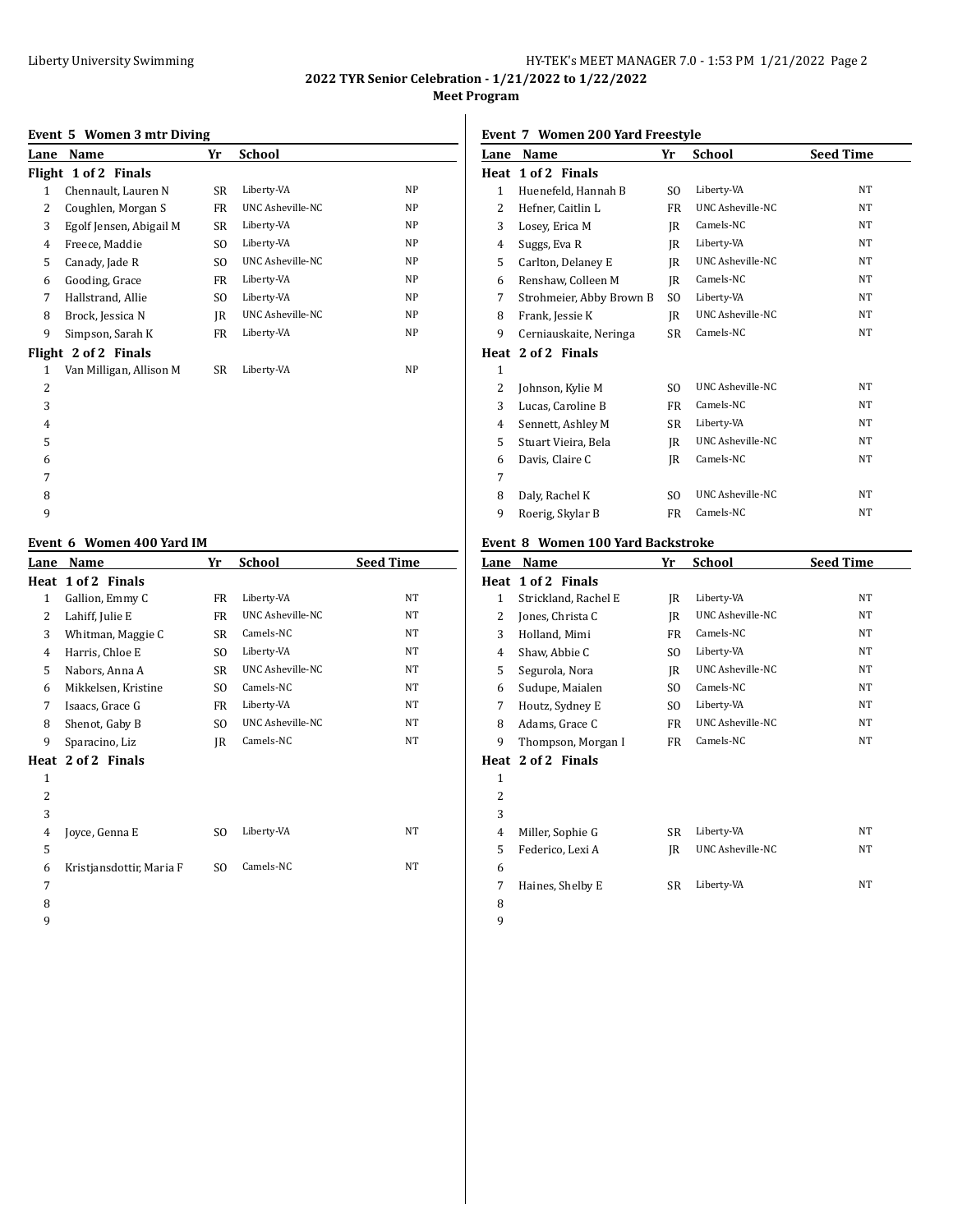# Liberty University Swimming **HY-TEK's MEET MANAGER 7.0 - 1:53 PM 1/21/2022** Page 3

**2022 TYR Senior Celebration - 1/21/2022 to 1/22/2022 Meet Program**

> 

## **Event 9 Women 200 Yard Butterfly**

| Lane           | Name                     | Yr             | School           | <b>Seed Time</b> |
|----------------|--------------------------|----------------|------------------|------------------|
| Heat           | 1 of 2 Finals            |                |                  |                  |
| $\mathbf{1}$   | Baker, Kate R            | FR             | Liberty-VA       | NT               |
| 2              | McDonald, Chloe J        | FR             | UNC Asheville-NC | NT               |
| 3              | DeWall, Skyler V         | <b>SR</b>      | Camels-NC        | NT               |
| 4              | Harris, Chloe E          | SO.            | Liberty-VA       | <b>NT</b>        |
| 5              | Edmundson, Riley J       | FR             | UNC Asheville-NC | NT               |
| 6              | Whitman, Maggie C        | <b>SR</b>      | Camels-NC        | <b>NT</b>        |
| 7              | Isaacs, Grace G          | FR             | Liberty-VA       | NT               |
| 8              | Kershner, Sam C          | S <sub>O</sub> | UNC Asheville-NC | NT               |
| 9              | Charleston, Amanda L     | <b>SR</b>      | Camels-NC        | <b>NT</b>        |
|                | Heat 2 of 2 Finals       |                |                  |                  |
| $\mathbf{1}$   |                          |                |                  |                  |
| $\overline{2}$ |                          |                |                  |                  |
| 3              | Rogers, Avery            | S <sub>O</sub> | Camels-NC        | <b>NT</b>        |
| 4              | Wilson, Lauren V         | FR             | Liberty-VA       | NT               |
| 5.             | Walker, Alexis L         | SO.            | UNC Asheville-NC | <b>NT</b>        |
| 6              | Kristjansdottir, Maria F | SO.            | Camels-NC        | NT               |
| 7              | Gordon, Mary Ashlynne G  | FR             | Liberty-VA       | NT               |
| 8              |                          |                |                  |                  |
| 9              | Losey, Amanda J          | FR             | Camels-NC        | NT               |

## **Event 10 Women 200 Yard Freestyle Relay**

|                | LVEIIU TU WUINEN ZUU TATU FIEESLYJE KEIAY |              |                  |
|----------------|-------------------------------------------|--------------|------------------|
|                | Lane Team                                 | Relay        | <b>Seed Time</b> |
|                | Heat 1 of 2 Finals                        |              |                  |
| $\mathbf{1}$   |                                           |              |                  |
| $\overline{2}$ | UNC Asheville-NC                          | C            | NT               |
| 3              | Camels-NC                                 | <sub>B</sub> | NT               |
| 4              | Liberty-VA                                | A            | <b>NT</b>        |
| 5              | <b>UNC Asheville-NC</b>                   | A            | NT               |
| 6              | Camels-NC                                 | A            | NT               |
| 7              | Liberty-VA                                | <sub>B</sub> | NT               |
| 8              | <b>UNC Asheville-NC</b>                   | <sub>B</sub> | NT               |
| 9              |                                           |              |                  |
|                | Heat 2 of 2 Finals                        |              |                  |
| $\mathbf{1}$   |                                           |              |                  |
| 2              |                                           |              |                  |
| 3              |                                           |              |                  |
| $\overline{4}$ | Liberty-VA                                | C            | NT               |
| 5              | <b>UNC Asheville-NC</b>                   | D            | NT               |
| 6              |                                           |              |                  |
| 7              | Liberty-VA                                | D            | NT               |
| 8              |                                           |              |                  |

**Event 11 Women 1 mtr Diving**

|                | EVENT II WOMEN I MINDIVING |     |                         |    |
|----------------|----------------------------|-----|-------------------------|----|
| Lane           | Name                       | Yr  | <b>School</b>           |    |
|                | Flight 1 of 2 Finals       |     |                         |    |
| 1              | Chennault, Lauren N        | SR  | Liberty-VA              | NP |
| 2              | Coughlen, Morgan S         | FR  | <b>UNC Asheville-NC</b> | NP |
| 3              | Egolf Jensen, Abigail M    | SR  | Liberty-VA              | NP |
| 4              | Freece, Maddie             | SO. | Liberty-VA              | NP |
| 5              | Brock, Jessica N           | IR  | UNC Asheville-NC        | NP |
| 6              | Gooding, Grace             | FR  | Liberty-VA              | NP |
| 7              | Hallstrand, Allie          | SO. | Liberty-VA              | NP |
| 8              | Canady, Jade R             | SO. | <b>UNC Asheville-NC</b> | NP |
| 9              | Simpson, Sarah K           | FR  | Liberty-VA              | NP |
|                | Flight 2 of 2 Finals       |     |                         |    |
| 1              | Van Milligan, Allison M    | SR  | Liberty-VA              | NP |
| 2              |                            |     |                         |    |
| 3              |                            |     |                         |    |
| $\overline{4}$ |                            |     |                         |    |
| 5              |                            |     |                         |    |
| 6              |                            |     |                         |    |

#### **Event 12 Women 200 Yard Medley Relay**

| Lane           | <b>Team</b>        | Relay | <b>Seed Time</b> |
|----------------|--------------------|-------|------------------|
|                | Heat 1 of 2 Finals |       |                  |
| $\mathbf{1}$   | Liberty-VA         | C     | <b>NT</b>        |
| 2              | UNC Asheville-NC   | C     | <b>NT</b>        |
| 3              | Camels-NC          | B     | <b>NT</b>        |
| 4              | Liberty-VA         | A     | <b>NT</b>        |
| 5              | UNC Asheville-NC   | A     | <b>NT</b>        |
| 6              | Camels-NC          | A     | <b>NT</b>        |
| 7              | Liberty-VA         | B     | <b>NT</b>        |
| 8              | UNC Asheville-NC   | B     | <b>NT</b>        |
| 9              | Camels-NC          | C     | <b>NT</b>        |
|                | Heat 2 of 2 Finals |       |                  |
| $\mathbf{1}$   |                    |       |                  |
| 2              |                    |       |                  |
| 3              |                    |       |                  |
| $\overline{4}$ | Liberty-VA         | D     | <b>NT</b>        |
| 5              | UNC Asheville-NC   | D     | <b>NT</b>        |
| 6              |                    |       |                  |
| 7              | Liberty-VA         | E     | <b>NT</b>        |
| 8              |                    |       |                  |
| 9              |                    |       |                  |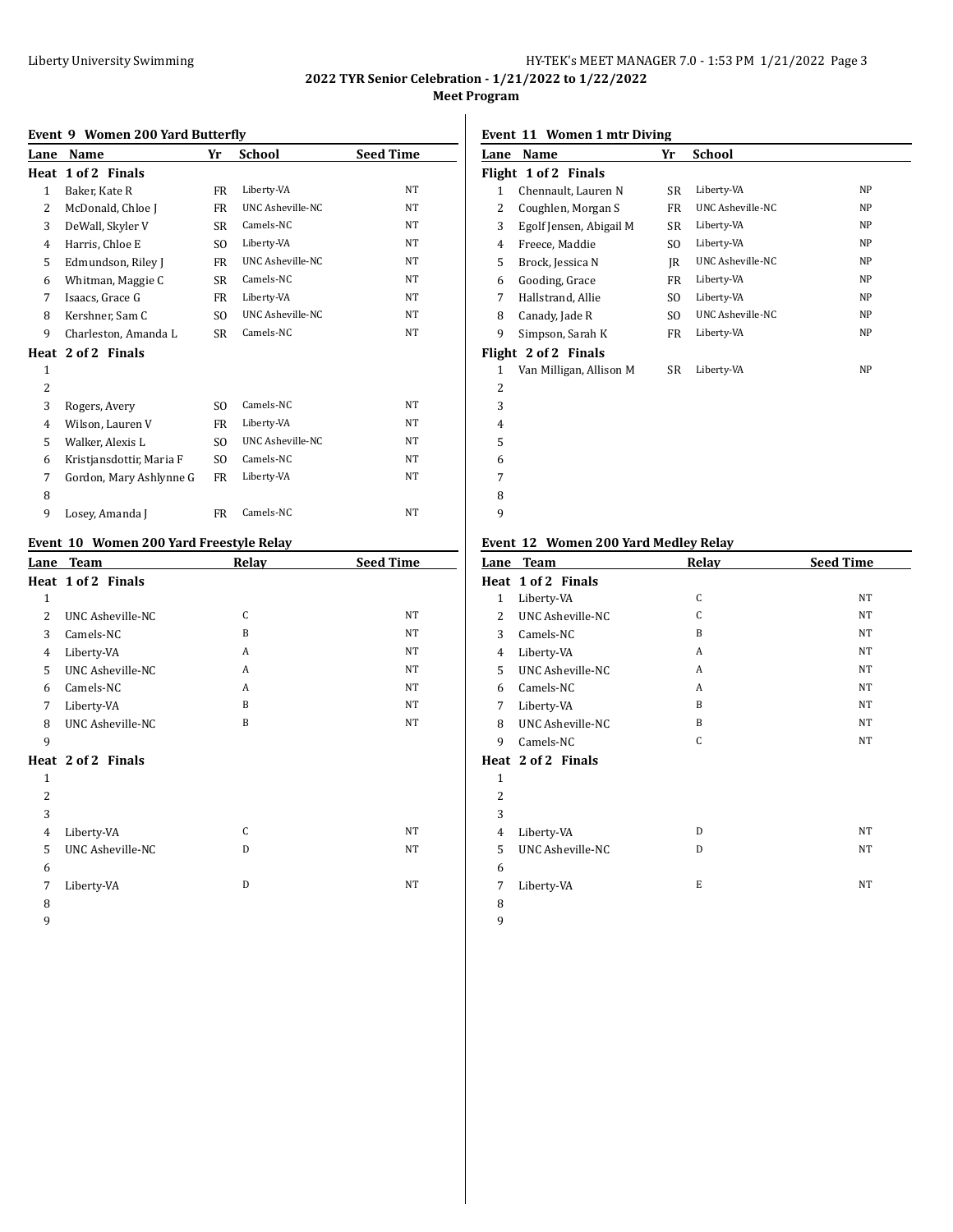# Liberty University Swimming **Exercise 2018** HY-TEK's MEET MANAGER 7.0 - 1:53 PM 1/21/2022 Page 4

**2022 TYR Senior Celebration - 1/21/2022 to 1/22/2022 Meet Program**

## **Event 14 Women 100 Yard Freestyle**

| LVEII 17 WOMEN 100 IAIU FIEESLYJE |                          |     |                  |                  |  |
|-----------------------------------|--------------------------|-----|------------------|------------------|--|
| Lane                              | Name                     | Yr  | School           | <b>Seed Time</b> |  |
| Heat                              | 1 of 2 Finals            |     |                  |                  |  |
| $\mathbf{1}$                      | Huenefeld, Hannah B      | SO. | Liberty-VA       | NT               |  |
| 2                                 | Frank, Jessie K          | JR  | UNC Asheville-NC | <b>NT</b>        |  |
| 3                                 | Cerniauskaite, Neringa   | SR  | Camels-NC        | <b>NT</b>        |  |
| 4                                 | Stricklin, Sydney J      | FR  | Liberty-VA       | NT               |  |
| 5                                 | Carlton, Delaney E       | IR  | UNC Asheville-NC | <b>NT</b>        |  |
| 6                                 | Renshaw, Colleen M       | IR  | Camels-NC        | <b>NT</b>        |  |
| 7                                 | Strohmeier, Abby Brown B | SO. | Liberty-VA       | NT               |  |
| 8                                 | Parks, Abby G            | SO. | UNC Asheville-NC | NT               |  |
| 9                                 | Holland, Mimi            | FR  | Camels-NC        | NT               |  |
| Heat                              | 2 of 2 Finals            |     |                  |                  |  |
| 1                                 | Plogger, Lexi N          | IR  | Liberty-VA       | <b>NT</b>        |  |
| 2                                 | Dunne, Lauren C          | SR  | UNC Asheville-NC | NT               |  |
| 3                                 | Fritz, Katie E           | FR  | Camels-NC        | <b>NT</b>        |  |
| 4                                 | Wilson, Lauren V         | FR  | Liberty-VA       | <b>NT</b>        |  |
| 5                                 | Stuart Vieira, Bela      | JR  | UNC Asheville-NC | <b>NT</b>        |  |
| 6                                 | Losey, Erica M           | IR  | Camels-NC        | <b>NT</b>        |  |
| 7                                 | Hughes, Melina M         | FR  | Liberty-VA       | NT               |  |
| 8                                 | Daly, Rachel K           | SO. | UNC Asheville-NC | NT               |  |
| 9                                 | Davis, Claire C          | IR  | Camels-NC        | NT               |  |

## **Event 15 Women 200 Yard Backstroke**

| LVEIIU IJ WONIEN ZOO TATU DAUNSLIJKE |                      |                |                  |                  |
|--------------------------------------|----------------------|----------------|------------------|------------------|
| Lane                                 | Name                 | Yr             | School           | <b>Seed Time</b> |
|                                      | Heat 1 of 2 Finals   |                |                  |                  |
| 1                                    | Strickland, Rachel E | IR             | Liberty-VA       | NT               |
| 2                                    | Jones, Christa C     | IR             | UNC Asheville-NC | NT               |
| 3                                    | Mikkelsen, Kristine  | S <sub>O</sub> | Camels-NC        | NT               |
| 4                                    | Suggs, Eva R         | JR             | Liberty-VA       | <b>NT</b>        |
| 5                                    | Segurola, Nora       | IR             | UNC Asheville-NC | <b>NT</b>        |
| 6                                    | Sudupe, Maialen      | SO.            | Camels-NC        | NT               |
| 7                                    | Shaw, Abbie C        | SO.            | Liberty-VA       | NT               |
| 8                                    | Adams, Grace C       | FR             | UNC Asheville-NC | <b>NT</b>        |
| 9                                    | Roerig, Skylar B     | FR             | Camels-NC        | NT               |
|                                      | Heat 2 of 2 Finals   |                |                  |                  |
| $\mathbf{1}$                         |                      |                |                  |                  |
| $\overline{c}$                       |                      |                |                  |                  |
| 3                                    |                      |                |                  |                  |
| 4                                    | Miller, Sophie G     | SR             | Liberty-VA       | NT               |
| 5                                    | Federico, Lexi A     | IR             | UNC Asheville-NC | <b>NT</b>        |
| 6                                    | Losey, Amanda J      | FR             | Camels-NC        | NT               |
| 7                                    | Haines, Shelby E     | SR             | Liberty-VA       | NT               |
| 8                                    |                      |                |                  |                  |
|                                      |                      |                |                  |                  |

#### **Event 16 Women 200 Yard Breaststroke**

| Lane           | Name                     | Yr        | School                  | <b>Seed Time</b> |
|----------------|--------------------------|-----------|-------------------------|------------------|
| Heat           | 1 of 2 Finals            |           |                         |                  |
| $\mathbf{1}$   | Leisure, Abigail L       | SO.       | Liberty-VA              | <b>NT</b>        |
| 2              | Edmundson, Riley J       | FR        | UNC Asheville-NC        | NT.              |
| 3              | Knotts, Kellie J         | SO.       | Camels-NC               | <b>NT</b>        |
| 4              | Schellenboom, Jessica R  | IR        | Liberty-VA              | <b>NT</b>        |
| 5              | Fullerton, Mikaela C     | IR        | <b>UNC Asheville-NC</b> | <b>NT</b>        |
| 6              | Kristjansdottir, Maria F | SO.       | Camels-NC               | NT               |
| 7              | Joyce, Genna E           | SO.       | Liberty-VA              | <b>NT</b>        |
| 8              | Ham, Amelia L            | <b>SR</b> | <b>UNC Asheville-NC</b> | NT               |
| 9              | Divoky, Brenna E         | IR        | Camels-NC               | <b>NT</b>        |
|                | Heat 2 of 2 Finals       |           |                         |                  |
| $\mathbf{1}$   |                          |           |                         |                  |
| 2              | Burgess, Marlee G        | SR        | <b>UNC Asheville-NC</b> | NT.              |
| 3              |                          |           |                         |                  |
| $\overline{4}$ | Rippey, Chloe H          | SR        | Liberty-VA              | <b>NT</b>        |
| 5              | Lahiff, Julie E          | <b>FR</b> | <b>UNC Asheville-NC</b> | <b>NT</b>        |
| 6              | Sparacino, Liz           | IR        | Camels-NC               | <b>NT</b>        |
| 7              | Gardner, Heather         | SO.       | Liberty-VA              | <b>NT</b>        |
| 8              | Bunting, Meredith T      | IR        | <b>UNC Asheville-NC</b> | NT               |
| 9              |                          |           |                         |                  |

## **Event 17 Women 100 Yard Butterfly**

| Lane | Name                | Yr        | School                  | <b>Seed Time</b> |
|------|---------------------|-----------|-------------------------|------------------|
| Heat | 1 of 2 Finals       |           |                         |                  |
| 1    | Houtz, Sydney E     | SO.       | Liberty-VA              | NT.              |
| 2    | Walker, Alexis L    | SO.       | UNC Asheville-NC        | NT.              |
| 3    | DeWall, Skyler V    | SR        | Camels-NC               | NT.              |
| 4    | Stricklin, Sydney J | FR        | Liberty-VA              | NT               |
| 5    | McDonald, Chloe J   | FR        | UNC Asheville-NC        | NT.              |
| 6    | Burton, Piper I     | SO.       | Camels-NC               | NT.              |
| 7    | Baker, Kate R       | FR        | Liberty-VA              | NT               |
| 8    | Kershner, Sam C     | SO.       | UNC Asheville-NC        | NT               |
| 9    | Fritz, Katie E      | FR        | Camels-NC               | NT.              |
| Heat | 2 of 2 Finals       |           |                         |                  |
| 1    | Haines, Shelby E    | SR        | Liberty-VA              | NT.              |
| 2    | Baker, Alexis M     | SR        | <b>UNC Asheville-NC</b> | NT               |
| 3    | Thompson, Morgan I  | FR        | Camels-NC               | NT.              |
| 4    | Wilson, Lauren V    | FR        | Liberty-VA              | <b>NT</b>        |
| 5    | Nabors, Anna A      | <b>SR</b> | UNC Asheville-NC        | NT               |
| 6    | Lucas, Caroline B   | FR        | Camels-NC               | NT.              |
| 7    | Miller, Sophie G    | SR        | Liberty-VA              | NT               |
| 8    |                     |           |                         |                  |